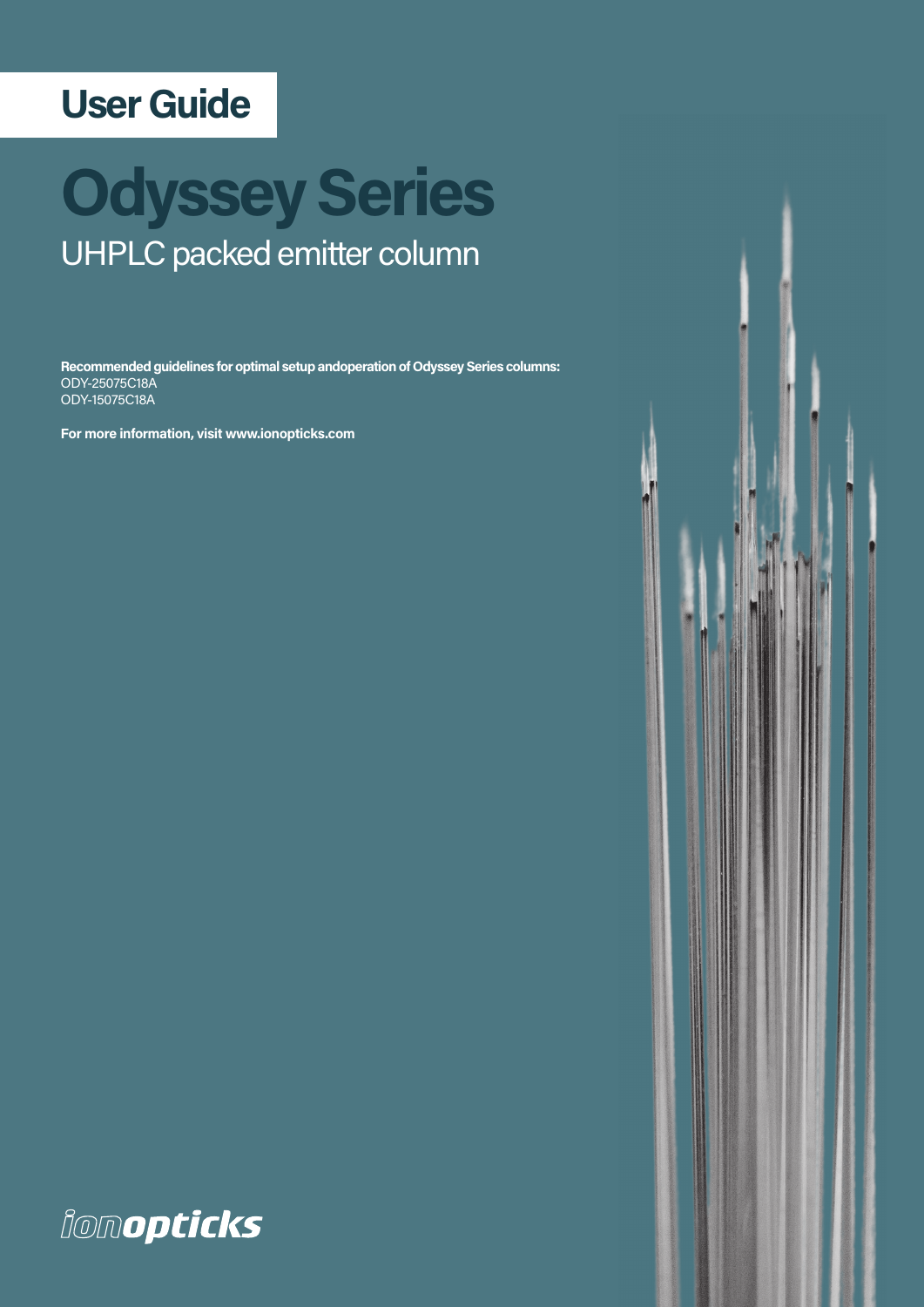### **Index.**

| <b>Product Features</b>                                  |                |
|----------------------------------------------------------|----------------|
| <b>Compatibility</b>                                     | $\mathbf{3}$   |
| Installation of Odyssey Series columns to UHPLC          | 4              |
| <b>Fitting Odyssey Series columns to your instrument</b> | 5              |
| <b>Operation of Odyssey Series columns</b>               | 6              |
| Initial operation                                        | $6\phantom{1}$ |
| Standby and idle conditions                              | 6              |
| Removal from a UHPLC                                     | 6              |
| Recommended buffer compositions                          | $6\phantom{1}$ |
| Column volumes                                           | 6              |
| Column temperature                                       | 6              |
| Column equilibration                                     | 6              |
| Sample loading                                           | 6              |
| Example gradients                                        | 6              |

#### **Example Data** 7

**DISCLAIMER:** The use of "we" "us" or "our" in this User Guide are references to IonOpticks Pty Ltd ACN 621 674 459. The information in this User Guide including (without limitation) the recommendations, safety guidelines and product warnings with respect to the use of our products are to be read strictly subject to our terms and conditions which can be located at www.ionopticks.com and the limitations and exclusions of our liability found within those terms. We accept no liability for any loss or damage howsoever or wherever arising (including death and/or personal injury) which results from or is connected with the failure by the customer to use our products strictly in accordance with the directions in this User Guide.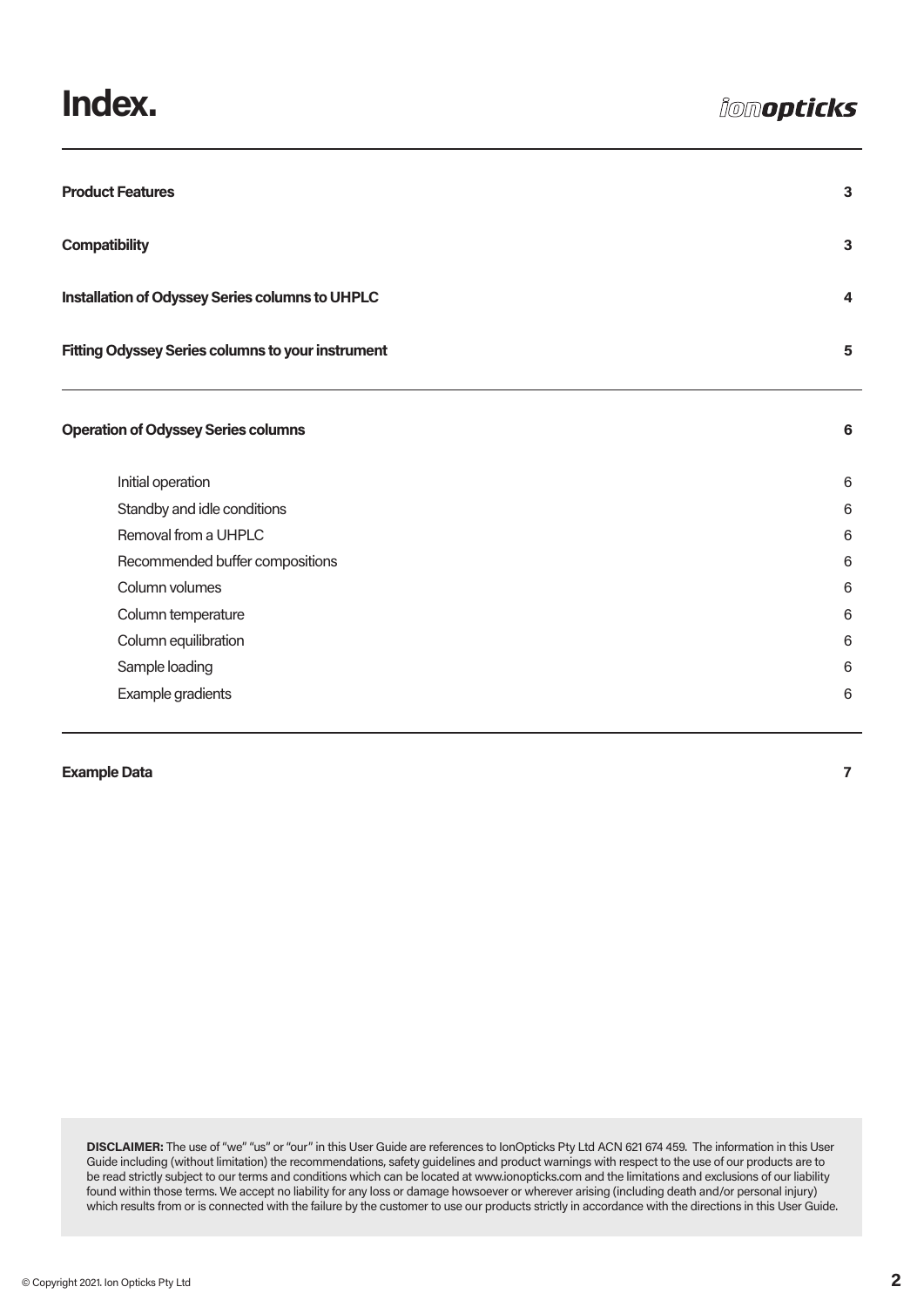## **Innovative Design. Transforming Proteomics.**

to UHPLC VHP MicroTight® Adapter

Our columns are differentiated by a key technological advance: a unique packed emitter design that enables maximum mobile phase velocity with no post-column dead volume. This feature maximises chromatographic efficiency and dramatically enhances performance, providing a best in class solution for peptide and metabolite LC-MS separations.

#### **Product Features**

- **Integrated emitter with zero post-column dead volume.**
- $\oslash$ **Designed to withstand ultra-high-performance LC (UHPLC) backpressures of up to 1000 bar.**

#### **Performance guarantee**

Our columns are subjected to rigorous quality control procedures under the direct eye of our Senior Scientists. All IonOpticks products are covered by our 100% performance guarantee. Any item not meeting our high-performance expectations due to manufacturing defects will be replaced without charge to the customer.

Please contact us at support@ionopticks.com if you have any concerns relating to your column. Our terms and conditions are provided with every quote, but we want to make sure you are receiving a quality product every time so please do not hesitate to get in touch with any feedback or concerns.

### **Compatibility.**



Odyssey columns are compatible with a wide range of LC-MS systems. Compatibility is not limited to equipment presented in this guide. Please contact support@ionopticks.com for enquiries regarding instrument compatibility.

| <b>UHPLC</b>                 | <b>BRUKER</b> | <b>THERMO SCIENTIFIC</b>             | <b>WATERS</b> |
|------------------------------|---------------|--------------------------------------|---------------|
|                              | nanoElute     | Dionex UHPLC systems                 | nanoAcquity   |
|                              |               | Easy-nLC 1000/1200                   | M-Class       |
|                              |               |                                      |               |
| <b>Mass Spectrometers</b>    | <b>BRUKER</b> | <b>THERMO SCIENTIFIC</b>             |               |
|                              | timsTOF Pro   | Fusion Eclipse (+/- FAIMS)           |               |
|                              | timsTOF fleX  | Exploris 480 / 240 / 120 (+/- FAIMS) |               |
| <b>FITTINGS</b>              | maXis II ETD  | Orbitrap Fusion                      |               |
| nanoViper                    | Impact II     | <b>Orbitrap Fusion Lumos</b>         |               |
|                              | Compact       | Orbitrap Elite                       |               |
| <b>COLUMN OVENS</b>          | Amazon        | LTQ Orbitrap XL                      |               |
| Sonation                     |               | Q-Exactive                           |               |
| <b>Bruker Column Toaster</b> |               | Q-Exactive HF                        |               |
|                              |               | Q-Exactive Plus                      |               |

### **Product Specifications.**

| <b>Column format:</b> | Analytical column | Pore size           | 120A                    | <b>Particle size</b>    | $1.6 \mu m$     |
|-----------------------|-------------------|---------------------|-------------------------|-------------------------|-----------------|
| <b>Column type:</b>   | Reversed-phase    | <b>Max pressure</b> | 1000 bar                | pH stability            |                 |
| For use with:         | JHPLC             | <b>Temp limits</b>  | $60^{\circ}$ C (low pH) | <b>Stationary phase</b> | C <sub>18</sub> |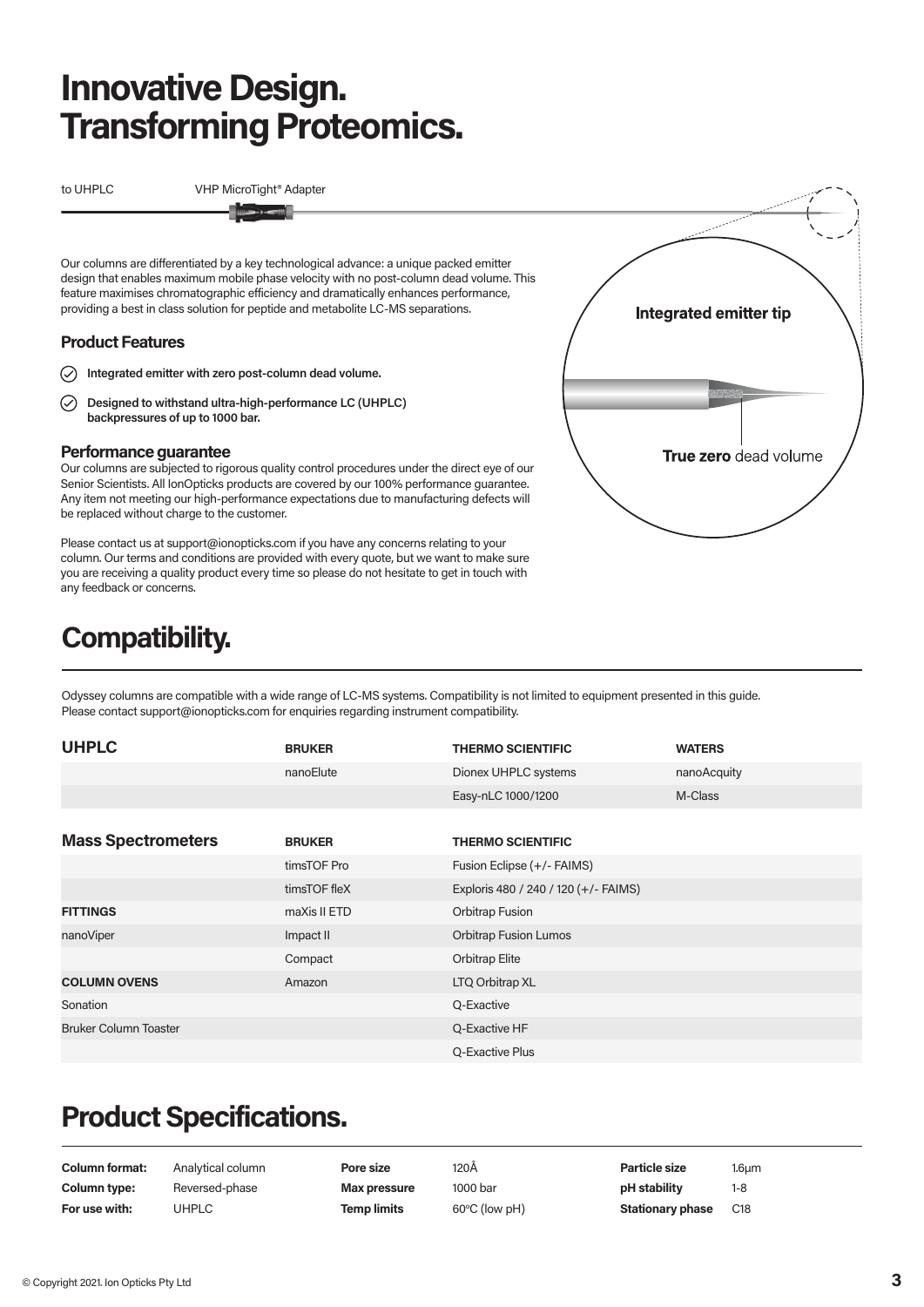#### **Setup of UHPLC systems**

We recommend operation of Odyssey series columns in a one column mode (direct injection). Please refer to manufacturers guidelines for operating your UHPLC in a one column mode.



*Handling of fused-silica or glass tubing and tips can result in serious personal injury, including eye and skin injury. Use safety goggles meeting AS/NZS 1336 requirements or equivalent. Puncture and chemical-resistant gloves should also be worn at all times.*

### **Fitting the column to your UHPLC system.**





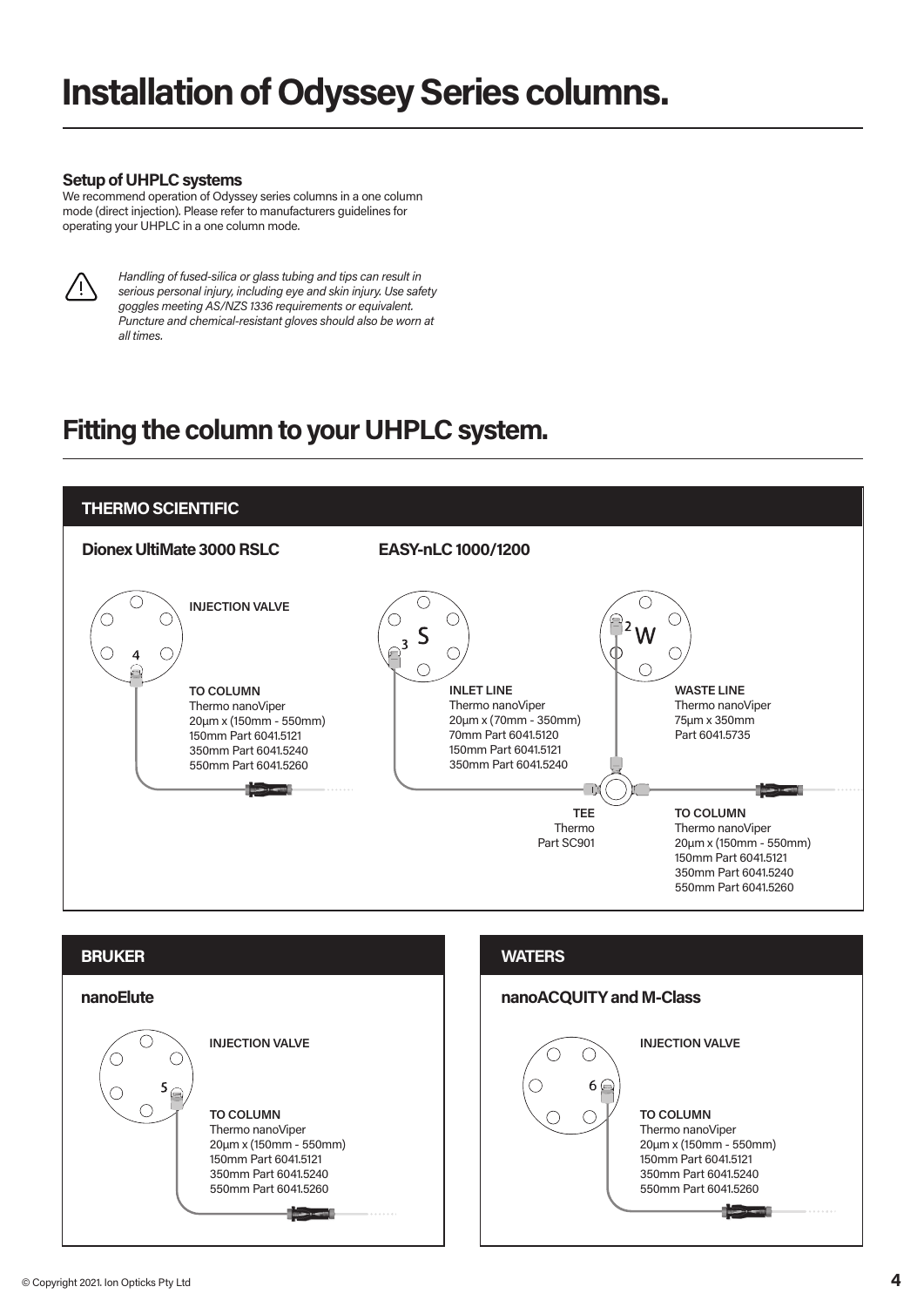### **Fitting Odyssey Series columns to your instrument**

#### **Recommended parts for optimal fitting:**

Parts can be found at www.idex-hs.com



Odyssey Series columns are manufactured using 360µm outer diameter (OD) fused silica. Please ensure that any fittings used to connect the column are specifically designed for fused silica 360µm tubing. Note that the recommended parts included in this Guide have been have been proven to provide reproducible and reliable results.



**WARNING** Electrospray ionisation involves the use of potentially lethal high-voltage electrical current. Installation of equipment should be performed by qualified personnel in accordance with all applicable electrical codes or standards.

#### **For optimal usage, please adhere to the following instructions:**

- 1 Remove the nuts/ferrules from the tee assembly or adaptor union.
- Slide a nut/ferrule onto the rear of the column, exposing **2** the column beyond the ferrule by at least 1mm.
- **3** Screw the nut/ferrule/column assembly into the fitting until just finger tight (it's important not to overtighten at this point).
- To determine that the ferrule has contacted the column, **4** grip the column and gently slide it in and out and ensure that you feel a very slight resistance.



**CAUTION** Do not pull the column out beyond the ferrule nose during this procedure.

- Push the column in until it butts firmly into the bottom of **5** the fitting.
- Carefully tighten the nut an additional amount. Use a tightening tool to achieve consistent results. **6**



**DO NOT OVER-TIGHTEN.** The amount of tightening required is dependent on the type of fitting that you are using. Consult the fitting manufacturer for specific instructions relating to your set up.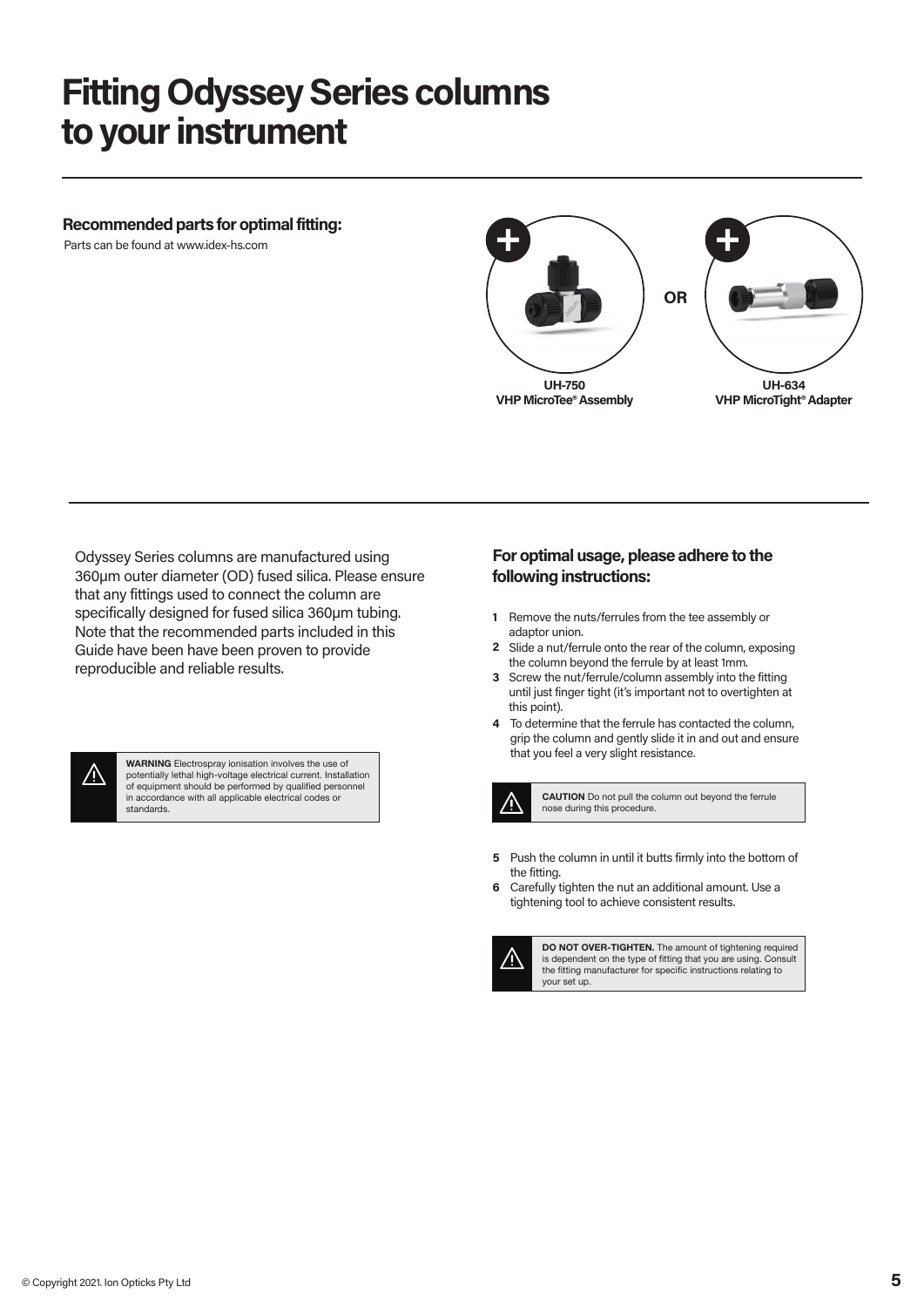#### **Odyssey series columns initial operation**

Once the column is connected to your UHPLC system and is placed inside the source heater or housing, begin operation using 70% buffer B at a flow rate of 400nl/min for around 10 minutes or until the pressure is stable for several minutes. Voltage should be applied once the mobile phase reaches the emitter tip. It is recommended that at least one gradient is run without sample injection before assessment of column performance using standards.

#### **Standby and Idle conditions**

To optimise column lifetime and performance, it is recommended that the instrument continues to run at the desired operating pressure and ideally continues to run blank samples using mobile phase gradients typical of normal operation. Spray voltages should be maintained during these operations.



 *Extended periods of time at isocratic flow will reduce column performance. Column performance can be recovered by running a blank gradient without sample injection.*

#### **Recommended Buffer compositions:**

Buffer A 99.9% MilliQ Water, 0.1% formic acid Buffer B 99.9% Acetonitrile, 0.1% formic acid

#### **Column Volumes**

25cm X 75μm 1.1μl 15cm X 75μm 0.66μl

#### **Column Temperature**

The recommended operating temperature for Odyssey Series columns is 40°C. The maximum operating temperature is 60°C.

|                      | 25cm Column<br>90min gradient      |                                  |
|----------------------|------------------------------------|----------------------------------|
| <b>Time</b><br>(min) | <b>Composition</b><br>(% Buffer B) | <b>Flow Rate</b><br>$(\mu$ /min) |
| $\Omega$             | $\Omega$                           | 0.400                            |
| 1                    | $\overline{2}$                     | 0.400                            |
| 2                    | 5                                  | 0.400                            |
| 57                   | 17                                 | 0.400                            |
| 78                   | 25                                 | 0.400                            |
| 91                   | 35                                 | 0.400                            |
| 94                   | 85                                 | 0.400                            |
| 101                  | 85                                 | 0.400                            |

#### **Example gradient:**



#### **Removal from a UHPLC**

If possible, do not remove the column from a UHPLC system, however, removal is sometimes required. For the removal procedure, run 80% B for 5min at operating flow rates before reducing flow to 0.002µl/min for 10min or until the back pressure has stabilised below 10 bar. Set MS system into standby mode. The column can now be removed from the UHPLC. It is not recommended that the column is removed from the UHPLC for an extended period of time. It is recommended that a new cut with an appropriate tool is made to the entrance of the column before refitting to the UHPLC to ensure a reliable connection.



 *Removal of the column under high back pressure conditions can damage the stationary phase bed and lead to blockages and poor chromatographic performance.*



 *The removal procedure can lead to fouling of the emitter tip and poor column performance. The IonOpticks replacement guarantee is not valid if a column has been removed from a UHPLC once in operation.*

#### **Column equilibration**

Before each run the column should be requilibrated using a minimum of 4 column volumes of 100% buffer A. Column equilibration should be performed below 1000bar.

#### **Sample Loading**

Samples should be loaded onto the column in 100% Buffer A. Samples loaded on to the column should be de-salted and should not contain any contaminants (salts, detergents, solid particles, etc). Loading contaminated samples onto the column may disrupt solvent flow or foul the emitter tip leading to a loss of performance.

#### **15cm Column** 17min gradient

| <b>Composition</b><br>(% Buffer B) | <b>Flow Rate</b><br>$(\mu$ /min) |
|------------------------------------|----------------------------------|
| 5                                  | 0.400                            |
| 30                                 | 0.400                            |
| 85                                 | 0.400                            |
| 85                                 | 0.400                            |
|                                    |                                  |

#### **Example gradient:**

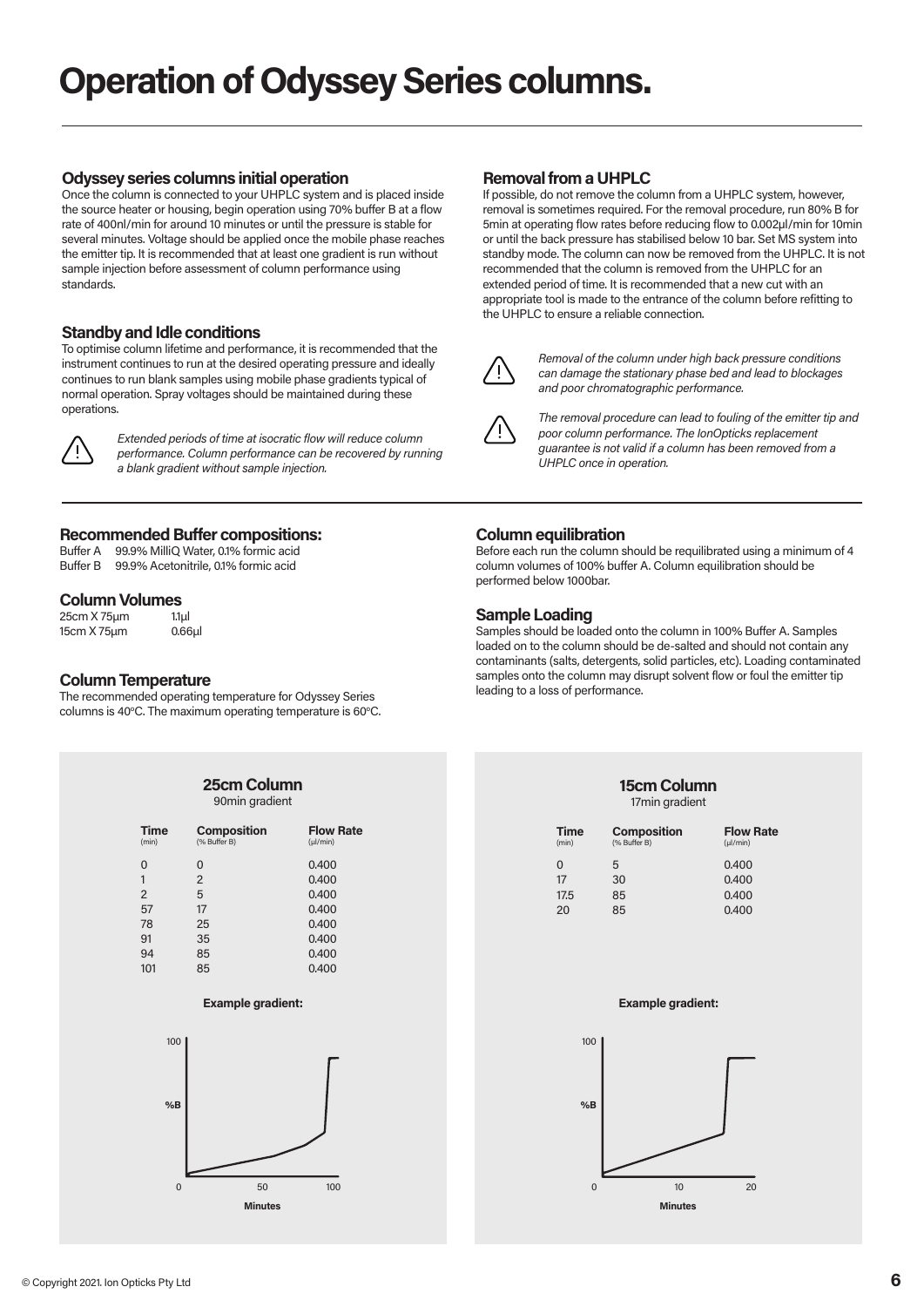# **Example data.**

The BPC plots shown represent typical results (shown for Hela tryptic digest).



#### **25cm Column, 90min Gradient** (200ng injection)

**15cm Column, 17min Gradient** (200ng injection)